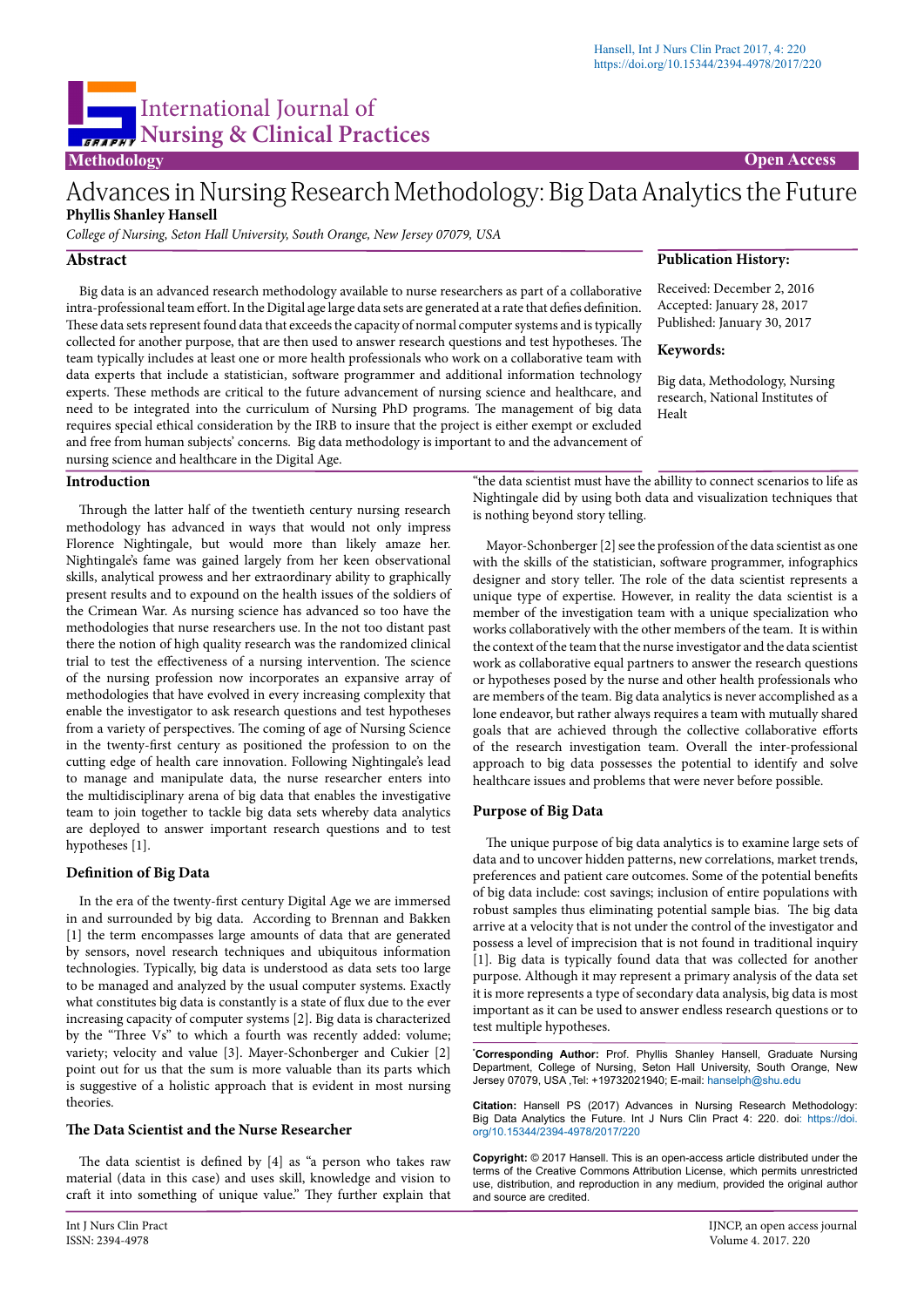**Citation:** Hansell PS (2017) Advances in Nursing Research Methodology: Big Data Analytics the Future. Int J Nurs Clin Pract 4: 220. doi: [https://doi.](https://doi.org/10.15344/2394-4978/2017/220) [org/10.15344/2394-4978/2017/220](https://doi.org/10.15344/2394-4978/2017/220)

#### **Nursing and Big Data**

In Nursing Science efforts have been made to achieve theory driven science which uniquely provides the necessary frameworks that can guide analytical exploration towards promising unraveling of unique phenomena that will leverage new insights into patient care and nursing practice [1]. In terms big data relevance to nursing science one need not look any further than the 2010 update of the American Nurses Association's Social Policy Statement (2010) which specifies the role of the nurses in the generation and application of technology to healthcare outcomes and planning for health policy and regulation that is responsive to consumer needs and provided the best resource in the provision of health for all [5]. According to Brenner and Bakken [1] it is essential that nurses apply their expertise in multiple areas of relevance to both big data and data science, including the definition of important questions, extending data sources, applying data miming and modeling methods while modeling methods, and addressing the ethical legal and social implications (ELSI).

According to Grady [6] the understanding of big data methods and their application has the potential to advance the understanding of human health, as well as, response to human disease. Understanding and expertise with big data is an essential requisite skill for nurse scientists of today and the future [7]. In concert with the other institutes at the National Institutes of Health (NIH), the National Institute for Nursing Research (NINR) is a contributor along with the other institutes and centers at NIH to The Big Data Knowledge Initiative which includes the development of massive open online data management system, curriculum development and training in data science [6]. Nursing science cannot address or be prepared for the future without a comprehensive understanding of advanced methods such as big data. It is therefore essential that big data analytics be integrated into the curricula of PhD Programs so that the important questions can be answered.

## **"Big Data" Processes**

The steps in big data analytics approximate those of a typical secondary analysis. The steps of the process in a 'big data project include:

- 1. Perform the literature review.
- 2. Identify literature gaps.
- 3. Obtain permission from data owner to use data.
- 4. Define the research question and/or hypothesis.
- 5. Clean and organize the data.
- 6. Determine the sample.
- 7. Evaluate the original sample.
- 8. Establish safeguards to protect data.
- 9. Seek IRB approval for exempt status.
- 10. Perform data analysis.
- 11. Disseminate findings.

The major difference that sets big data apart from traditional research is the use of existing found data and the need to implement an intervention and collect data from a defined sample. In some respects, it can be less time consuming and include a much more extensive data set. However, it is important to recognize and be mindful that big data analytics requires a team approach, and can be highly complex in its implementation. Big data presents amazing intra-professional opportunities for nurse scientists to play a significant role in the advancement of nursing science and healthcare. It is a most amazing opportunity for the profession to make a significant difference that will positively affect the healthcare outcomes for many individuals.

Page 2 of 3

# **Ethics and the Protection of Human Subjects and "Big Data"**

Big data represents a major technological advance in research methodology that is important for nurse scientists to avail themselves of. It also represents an epistemic shift wherein data is viewed as infinitely networkable, indefinitely reusable, and completely divorced from the context of collection [8,9]. Although big data presents many analytical advantages that may even accelerate the research process there are important differences that need to be considered especially in relation of the ethics of the conduct of research.

In 1981 the Common Rule which mandates human subjects Institutional Review Board (IRB) review for all federally funded study that includes an independent study ethics review prior to commencing [10] (HHS) which requires most projects researchers' due diligence to identifying and remedy potential physiological, psychological and informational harm to humansubjects in such a manner that human subjects cannot be identified subjects.

The Common Rule has not been usually applied to the core disciplines of big data since the disciplines of mathematics, computing and statistics are understood to be conducting research on systems not human subjects [11]. Clearly a new category in addition to exempt needed to be identified to encompass projects that used big data attached to human subjects. Complaints and concerns relative to the consistence of interpretation and application of the exempt status for big data projects. As a result, HHS has proposed a new category [10] of excluded that would receive no ethical review due to inherently low risk to human subjects of particular interest is the exclusion of:

- 1. Research involving the collection or study of information that has been acquired solely for non-research purposes.
- 2. Data for research study was acquired for research studies other than the proposed research study when the sources are publically available.
- 3. The information is recorded by the investigator in such a manner that human subjects cannot be identified, directly or through identifiers' linked to the subjects, and the investigator does not contact the subjects, and the investigator will not reidentify subjects or otherwise conduct an analysis that would lead to individually identifiable private information (HHS, 101  $(b)(2)$ .

Data that are determined to be Excluded based upon the fact that the data has been de-identified [11]. The Exempt category will continue to application with regards to big data to include secondary analysis of data using identifiable information collected for nonresearch purposes.

The coming of age for big data has resulted in the careful examination of the protection of human subjects included in big data projects. It will ultimately be the responsibility of the affiliated local IRB to examine the source of data to determine if the project warrants either Excluded or Exempt status and the investigators have made every effort to protect the rights of human subjects.